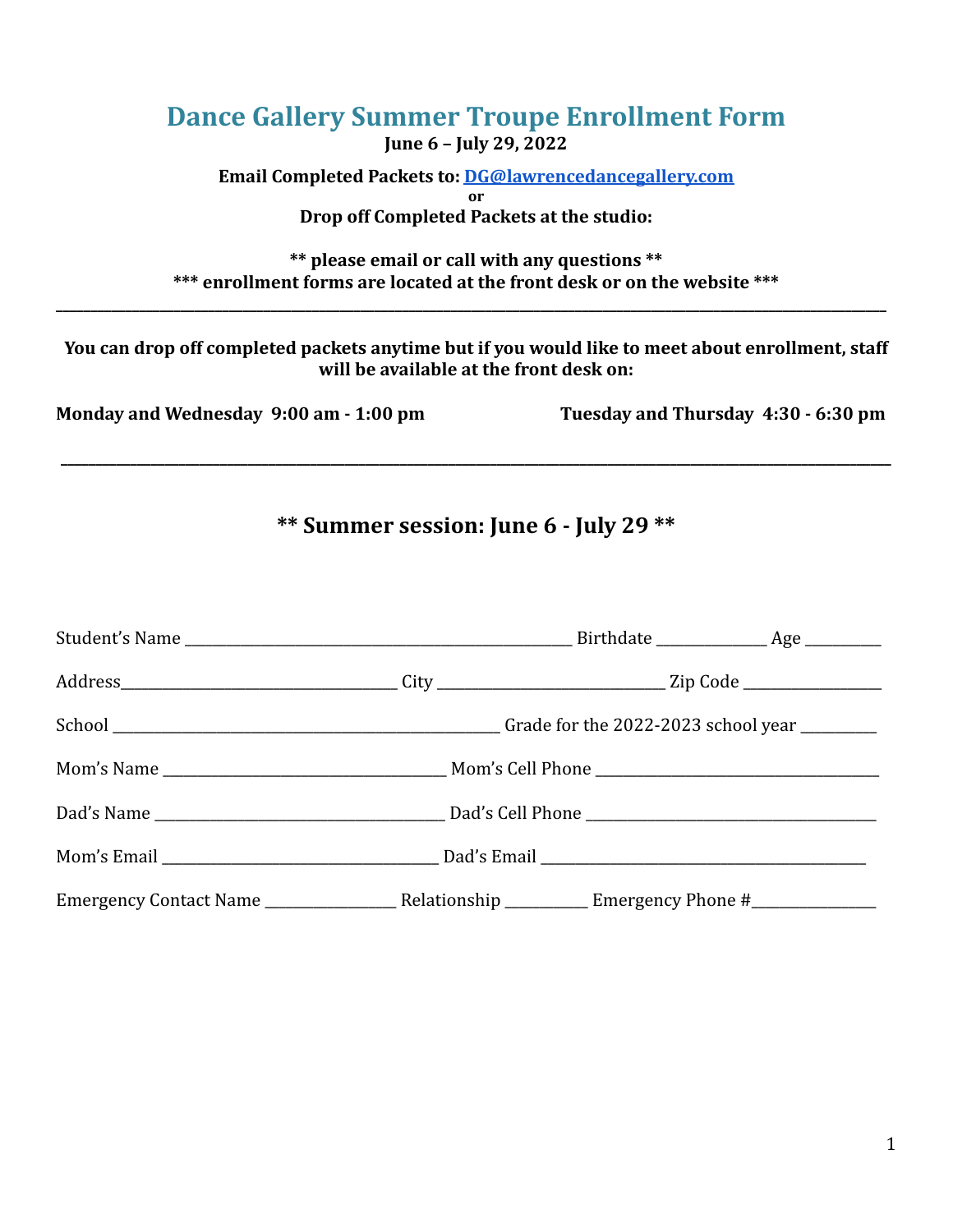## **Dance Gallery Troupe Summer Class Schedule 2022**

#### **Prep Troupe Classes**

| <b>Ballet</b> | T  | 4:30- 5:15 PM | 45 minutes | <b>A</b> |
|---------------|----|---------------|------------|----------|
| Jazz          | T. | 5:15- 6:00 PM | 45 minutes | <b>A</b> |

#### **ELITE & PRE-ELITE CLASSES**

| <b>Ballet</b>                                         | T | $9:30-11:00$ AM          | 90 minutes | A |
|-------------------------------------------------------|---|--------------------------|------------|---|
|                                                       | R | $9:30-11:00$ AM          | 90 minutes | A |
| Turns & Leaps                                         | T | $11:00-12:00 \text{ PM}$ | 60 minutes | A |
|                                                       | R | $11:00-12:00$ PM         | 60 minutes | A |
| Jazz<br>* technique, stretching, core and flexibility | W | 5:30-7:00 PM             | 90 minutes | A |
| <b>Combo Class</b>                                    | W | $7:00 - 8:00 \text{ PM}$ | 60 minutes | A |

#### **ELITE & PRE-ELITE - OPTIONAL CLASSES**

| Acro                                                          | W | $10:00 - 10:45$ AM       | 45 minutes | A |
|---------------------------------------------------------------|---|--------------------------|------------|---|
| Tap<br>* Required if 6th Grade and younger or in a Tap Number | W | $10:45-11:30$ AM         | 45 minutes | A |
| <b>Ballroom</b>                                               | W | $11:30-12:00 \text{ PM}$ | 30 minutes | A |
| Conditioning                                                  | W | $5:00 - 5:30 \text{ PM}$ | 30 minutes | A |
| <b>Pre-Pointe</b><br>* Open to Junior Teen and Seniors        | F | $10:00-10:45$ AM         | 45 minutes | A |
| <b>Pointe</b><br>* Instructor Recommendation Only             | F | $10:45-11:45$ AM         | 60 minutes | A |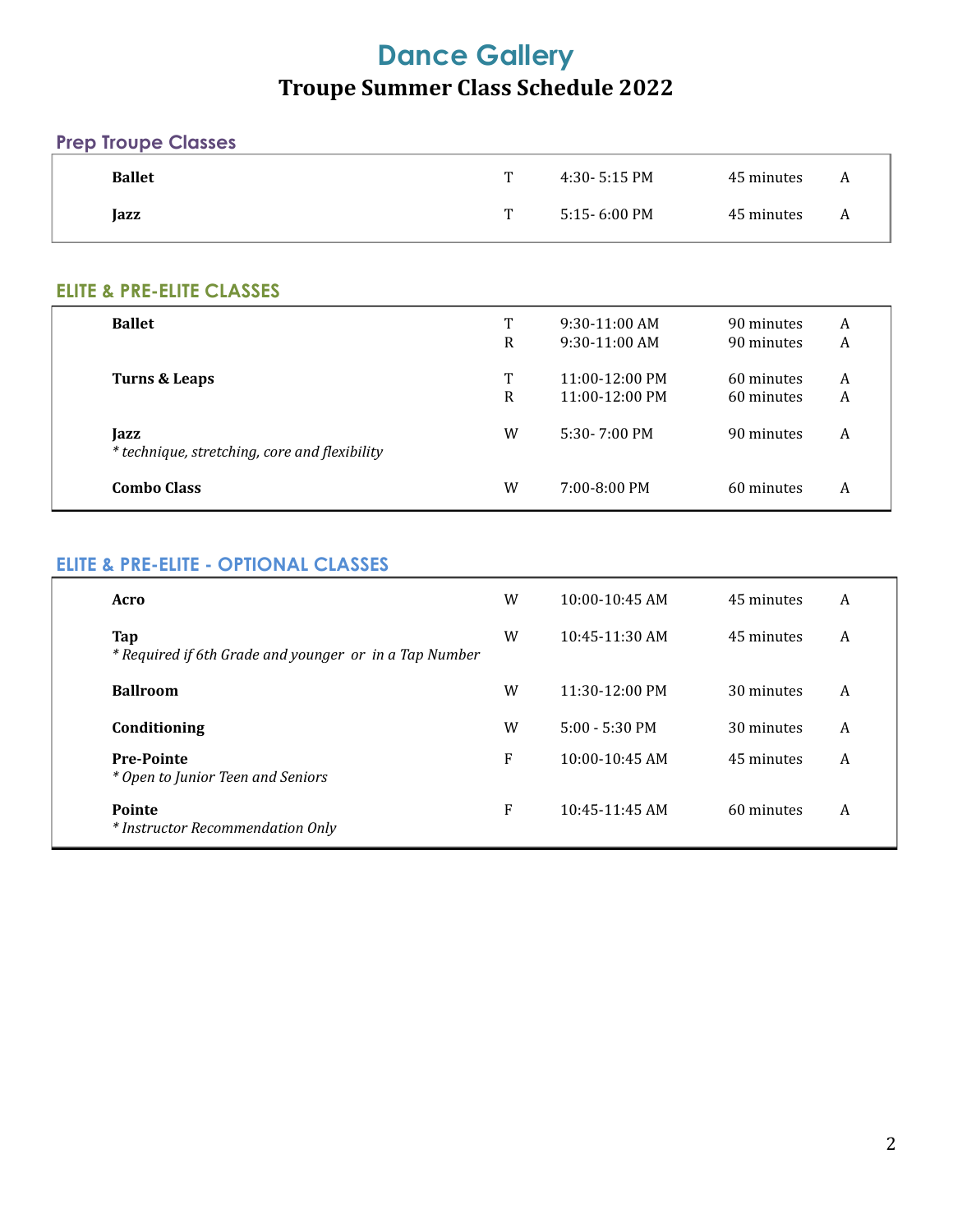## **Class Requirements**

### **ELITE TROUPE REQUIREMENTS**

2 ballet 1 jazz 1 tap (6 th grade & under) 1 turns and leaps

### **PRE-ELITE TROUPE REQUIREMENTS**

1 ballet\* 1 jazz 1 tap (6 th grade & under) 1 turns and leaps

**\*STRONGLY** encouraged to take 2 ballet classes

| <b>Troupe Summer Fees</b>   |                       |  |  |
|-----------------------------|-----------------------|--|--|
| <b>Hours of Instruction</b> | <b>Cost per Month</b> |  |  |
| .5                          | \$50                  |  |  |
| 1                           | \$60                  |  |  |
| 1.5                         | \$80                  |  |  |
| 2.0                         | \$95                  |  |  |
| 2.5                         | \$110                 |  |  |
| 3.0                         | \$120                 |  |  |
| 3.5                         | \$135                 |  |  |
| 4.0                         | \$155                 |  |  |
| 4.5                         | \$170                 |  |  |
| 5.0                         | \$185                 |  |  |
| 5.5                         | \$200                 |  |  |
| $6.0+$                      | \$210                 |  |  |
|                             |                       |  |  |